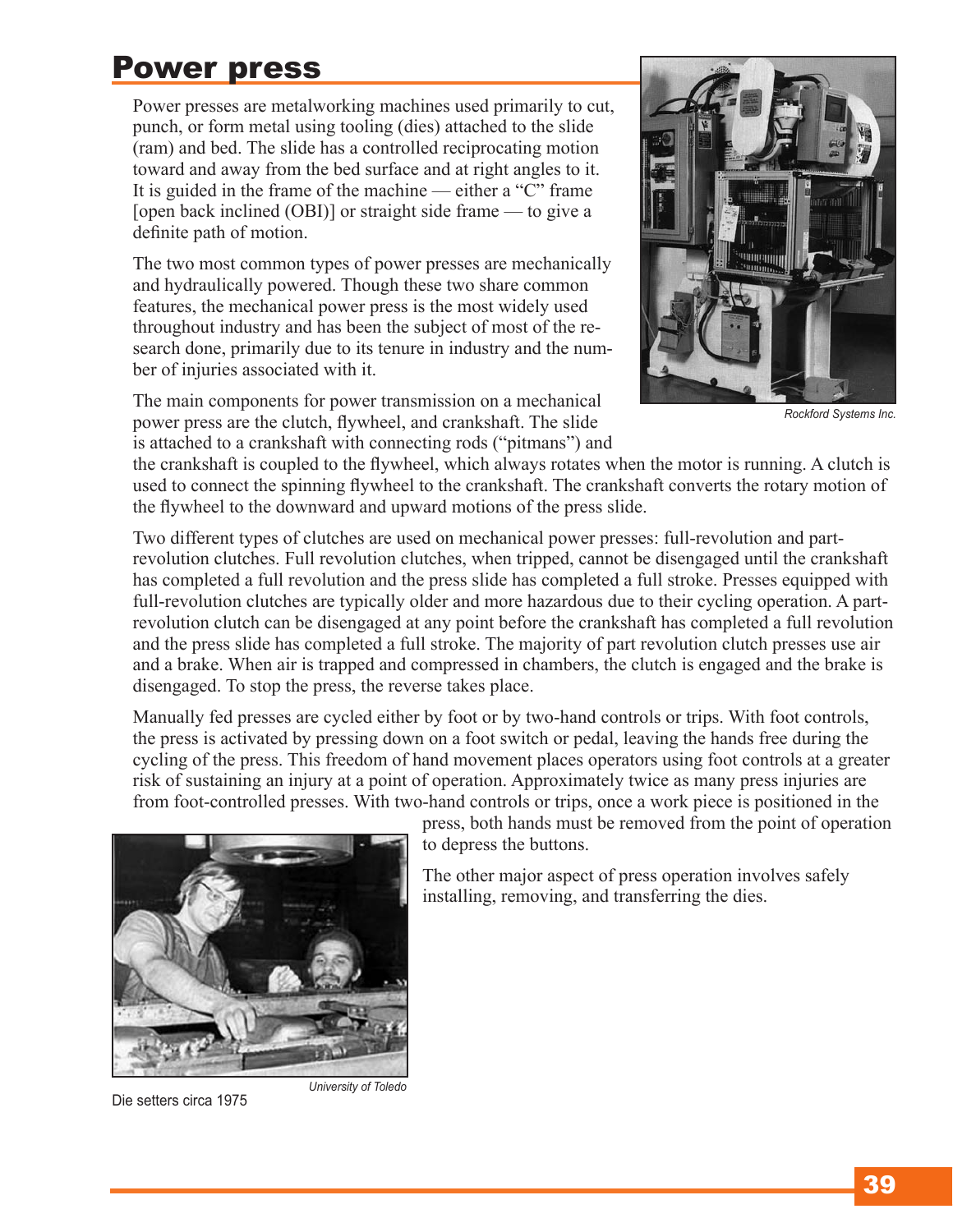### Hazard

A machine that punches metal in a blink of an eye leaves little to the imagination as to what it can do to body parts. Severe crushing injuries, amputations, and even death can occur in the point of operation or while performing servicing tasks such as die setting or troubleshooting.

Amputations are the most likely injury and have been a major focus of OSHA, prompting the agency to enhance enforcement and outreach efforts to prevent these injuries. According to the Federal Bureau of Labor and Statistics and the Oregon Department of Consumer and Business Services, approximately 10,000 amputations occur each year nationally and more than 200 occur annually in Oregon, many by power presses. Moreover, about half of all injuries from mechanical power presses result in amputations.

Flying or ejected parts from either the stock or the dies can also strike operators and other workers in the operation area.

Unprotected operating controls, especially foot pedals, also can introduce the possibility of accidental cycling.

### Solution

The point of operation of all power presses must be safeguarded. Safeguarding is accomplished either by barrier guarding or the use of devices. Barrier guarding *prevents* entry into the die area by physically enclosing the point of operation. Devices *control* entry by allowing the operator to reach into the die area to feed or remove parts and will either prevent a machine cycle, stop the hazardous downstroke, or pull the operator's hands out if his or her hands are detected or remain in the point of operation. Guarding is not required if the point of operation opening is 1⁄4-inch or less.

Safeguarding choices for mechanical power presses depend on the clutch systems. Feasible methods for full-revolution presses include fixed or adjustable barrier guarding, two-hand trips, pullbacks, restraints, or type "A" gates. Part-revolution presses are usually equipped with barrier guarding, presencesensing devices, two-hand controls or trips, type "A" or "B" gates, pullbacks, or restraints. The safeguarding options for a part-revolution press also can be installed on hydraulic presses.

Fixed, interlocked, or adjustable barrier guarding is best for applications where the operator does not need frequent access to the point of operation, for example, on a mechanical power press in continuous mode. An advantage to using barrier guarding is that it presents a physical barrier between people (the operator and other workers) and the machine's pinch point in addition to capturing any flying parts from either the stock or the die.



Barrier guarding on an OBI mechanical power press.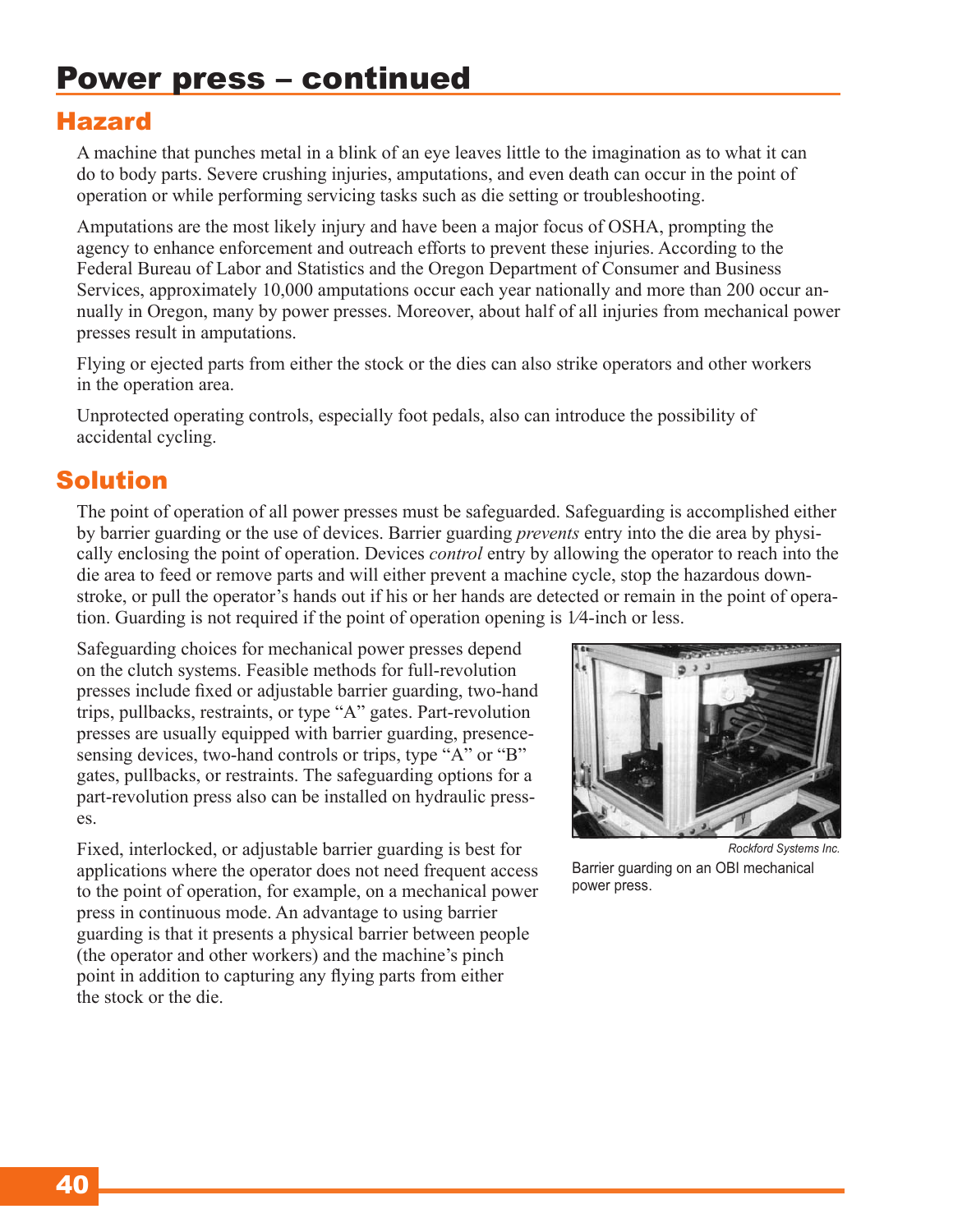# Power press – continued

Barrier guarding must be designed and constructed so that people cannot reach over, under, around, or through the guard and reach the pinch-point hazard. If there are openings in the barrier guard, the openings must be in compliance with the OSHA (or ANSI) guard-opening requirements. The following are the maximum permissible openings as listed in Table O-10 of OSHA's *Mechanical Power Press Standard*:

| <b>Distance of opening</b><br>from point of operation<br>hazard (in.): | <b>Maximum width</b><br>of opening (in.): |
|------------------------------------------------------------------------|-------------------------------------------|
| $\frac{1}{2}$ to 1 $\frac{1}{2}$                                       | $\frac{1}{4}$                             |
| $1\frac{1}{2}$ to $2\frac{1}{2}$                                       | $\frac{3}{8}$                             |
| $2\frac{1}{2}$ to $3\frac{1}{2}$                                       | $\frac{1}{2}$                             |
| $3\frac{1}{2}$ to $5\frac{1}{2}$                                       | $\frac{5}{8}$                             |
| $5\frac{1}{2}$ to 6 <sup>1</sup> / <sub>2</sub>                        | $\frac{3}{4}$                             |
| $6\frac{1}{2}$ to $7\frac{1}{2}$                                       | $\frac{7}{8}$                             |
| $7\frac{1}{2}$ to $12\frac{1}{2}$                                      | $1\frac{1}{4}$                            |
| 12 $\frac{1}{2}$ to 15 $\frac{1}{2}$                                   | $1\frac{1}{2}$                            |
| 15 $\frac{1}{2}$ to 17 $\frac{1}{2}$                                   | $1\frac{7}{8}$                            |
| $17\frac{1}{2}$ to $31\frac{1}{2}$                                     | $2\frac{1}{8}$                            |



It's important to check the "safe distance" of the guard opening to the point of operation. A guard opening scale, like the one above, can be used to easily determine compliance.

The various openings are such that for average-size hands, an operator's fingers won't reach the point of operation.

Fixed barrier guards are, as the term implies, firmly fixed to the frame of the press or to the bolster plate, and do not have hinged, movable, or adjustable sections. Interlocked press barrier guarding has hinged or movable sections interlocked with the clutch/brake control so that the clutch cannot be engaged unless the guard sections are in proper position. When the interlocked guard section is opened, the press slide must either stop immediately or have already completed the die-closing portion of the stroke (full revolution clutch presses normally cannot be equipped with interlocked guarding). Adjustable barrier guarding can be adjusted for different material widths and thicknesses and still meet the acceptable guard opening distances (Table O-10).

Devices can be effective safeguards at the point of operation. They include presence-sensing devices, two-hand controls or trips, gates, pullbacks, or restraints. Presence-sensing devices (photoelectric "light curtains" are most commonly used) create an invisible sensing field and are designed to detect an operator's hand, arm, or other body part entering the hazard area and either prevent a machine cycle or stop the hazardous motion of the machine. They are a versatile and popular method of safeguarding because they do not create a physical barrier between the operator and the point of operation, they allow complete visibility, and they can be "blanked" or "muted" (certain channels are bypassed) to allow material movement. They must be located at the proper *safety distance (see page 42)* from the point of operation and can only be used on part revolution presses and hydraulic presses that are capable of stopping hazardous motion quickly.



Adjustable barrier guarding.



*Rockford Systems Inc.* Photoelectric "light curtain" on a hydraulic press.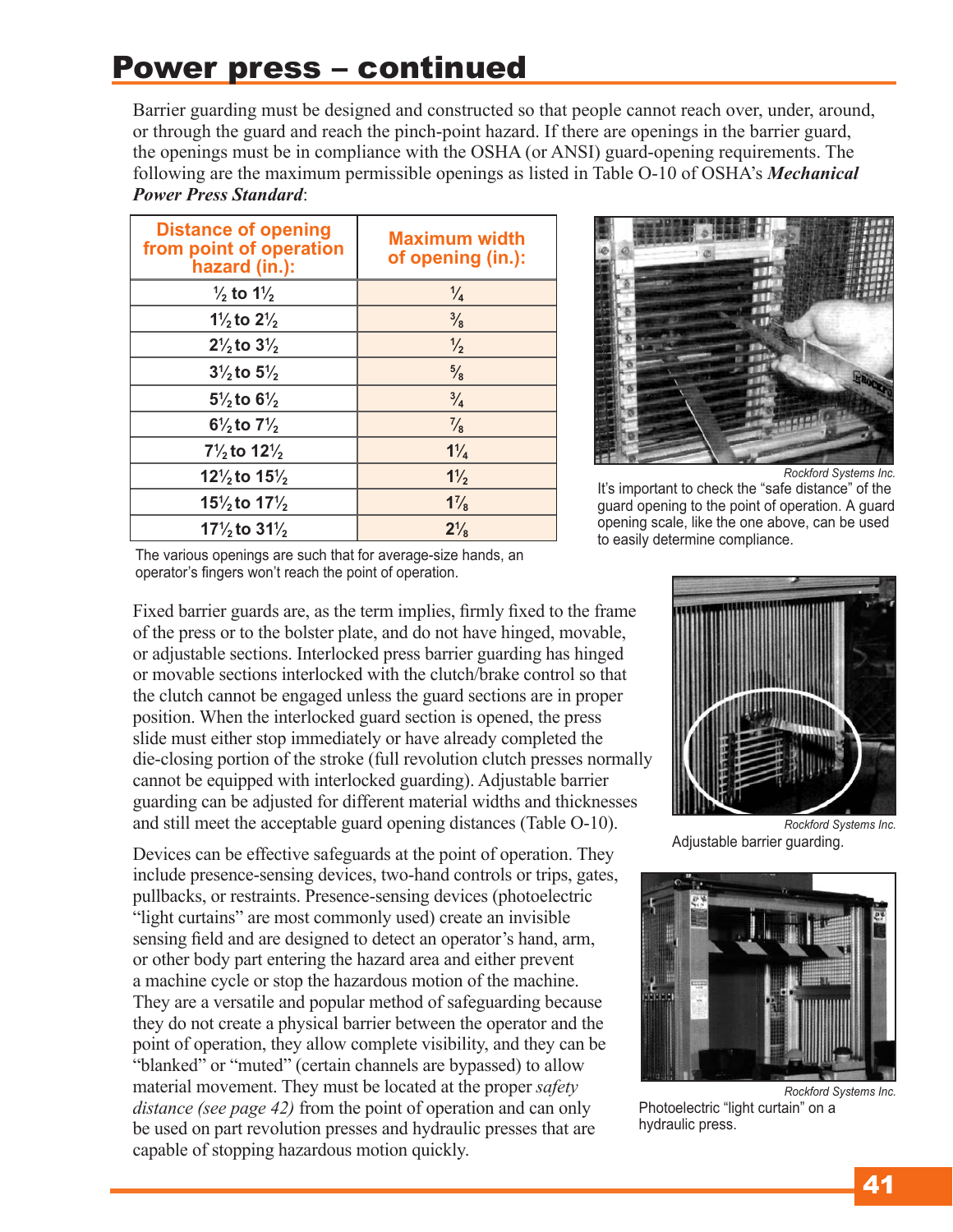# Power press – continued

Two-hand controls are also used on part-revolution or hydraulic presses and require the use of both operator's hands to concurrently depress two individual palm buttons to cycle the machine. These controls must also require the operator to hold them down through the die-closing portion of the stroke (downstroke). Two-hand trips are similar to two-hand controls but are usually equipped on full-revolution presses. Trips require only momentary actuation of the palm buttons, and once the buttons have been actuated, they can be released quickly and

the machine will make one full cycle or stroke. Of course, locating two-hand controls or trips at their proper *safety distances (see below)* are critical for operator safety. Also, they must incorporate both anti-tiedown and anti-repeat features. Anti-tiedown prevents "tying" one button down and still being able to cycle the machine by depressing the other. Anti-repeat prevents continuous cycling. If more than one operator is operating a press, each operator must have their own set of controls/trips.

*Safety distance*, as applied to press safeguarding using presence-sensing devices, two-hand controls, two-hand trips, and interlocked barrier guards, is a calculation to determine where these devices must be located from the point of operation hazard so that hazardous motion is effectively stopped or prevented before contact can be made. Safety distance is calculated with an equation using the maximum speed that someone can approach the hazard (63 inches/second) and the total time it takes to stop hazardous motion (seconds). Additional factors such as, but not limited to, depth penetration (presence sensing) and reaction times of the control system and safeguard interface are also included. Stopping time is normally measured using the brake monitor or a portable stop-time measurement device. *The ANSI formula takes more factors into account and normally results in a larger safety distance*.

Gates are movable barriers that enclose (in combination with barrier guards) the point of operation before the machine cycle can be started, and remain closed until the downstroke has completed. There are two types: A type "A" gate remains closed during the entire cycle and a type "B" gate remains closed during the downstroke only. Gates are normally constructed of clear polycarbonate and powered by air and gravity.

Pullback devices use a series of cables attached to the operator's hands or wrists. Slack is taken up during the downstroke cycle, pulling the operator's hands from the point of operation, if they are still there. Restraint (holdout) devices are also attached to the operator using cables or straps



*Rockford Systems Inc.* Pullback devices.

but must be anchored and adjusted so the operator's hands can never reach into the point of operation. There is no retracting action involved. Consequently, hand-feeding tools are often necessary if the operation involves placing small material into the dies.



*Rockford Systems Inc.* Two-hand controls on a part revolution press.



*Rockford Systems Inc.* Type "A" gate.